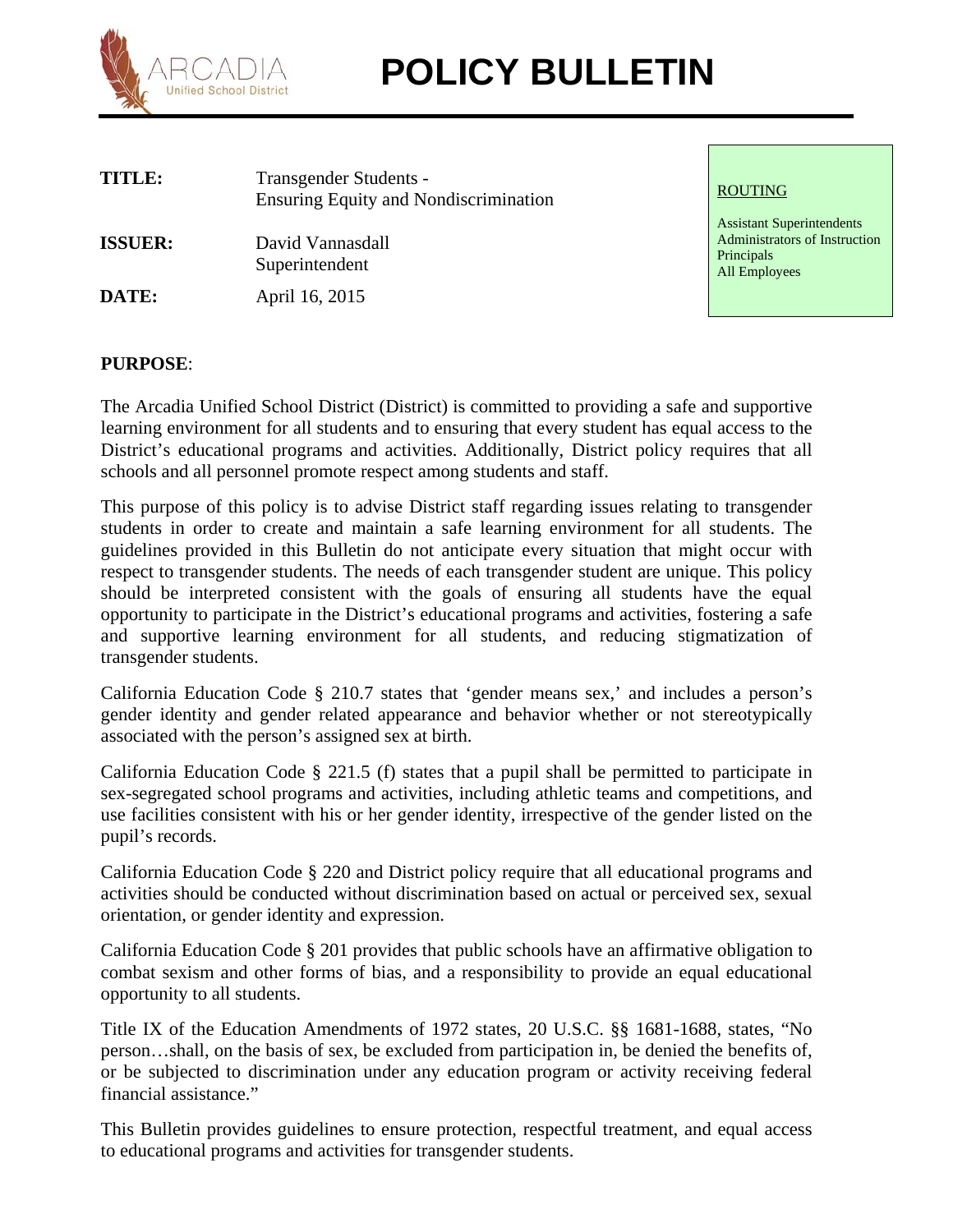#### **INSTRUCTIONS:**

This Bulletin provides information and guidance to schools regarding issues related to transgender students.

I. Definitions - The following definitions are not meant to label, but are intended as functional descriptors:

- A. Gender: a person's actual sex or perceived sex, and includes a person's perceived identity, appearance, or behavior, whether or not that identity, appearance or behavior is different from that traditionally associated with a person's sex at birth [Title 5, California Code of Regulations, § 4910(k)].
- B. Gender Identity: a person's internal, deeply rooted identification as female, male or a non-binary understanding of gender, regardless of one's assigned sex at birth. The responsibility for determining an individual's gender identity rests with the individual.
- C. Gender Expression: A person's gender-related appearance and behavior whether or not stereotypically associated with the person's assigned sex at birth. Students who adopt a presentation that varies from the stereotypic gender expectations sometimes may describe themselves as gender nonconforming, gender expansive, gender queer, or gender fluid.
- D. Gender Nonconforming: Displaying a gender identity or expression that may differ from those typically associated with one's sex assigned at birth. A person's gender expression may differ from stereotypical expectations about how females and males are "supposed to" look or act. Gender nonconforming is not synonymous with transgender; not all gender nonconforming students identify as transgender.
- E. Transgender: A person whose gender identity (as defined above) consistently differs from their sex assigned at birth. A transgender person desires to live as the gender that is consistent with the person's gender identity and which differs from the sex that person was assigned at birth.
- F. Gender Transition: Each transgender person has a unique process in which they go from living and identifying as one gender to living and identifying as another. Gender transition can begin at any age and often involves a social transition, such as changing one's name and appearance. Transitioning may or may not also include medical and legal steps, such as taking hormones or changing identity documents.
- G. LGBTQ: An acronym that stands for "lesbian, gay, bisexual, transgender, and queer/questioning." Questioning incorporates those who are uncertain or fluid about their sexual orientation and/or gender identity.
- H. Sex: The biological condition or quality of being female or male.
- I. Sexual Orientation: A person's emotional and sexual attraction to another person based on the sex or gender of the other person. Common terms used to describe sexual orientation include, but are not limited to, heterosexual, lesbian, gay, and bisexual.

Sexual orientation and gender identity are different; each is a separate, distinct part of a person's overall identity.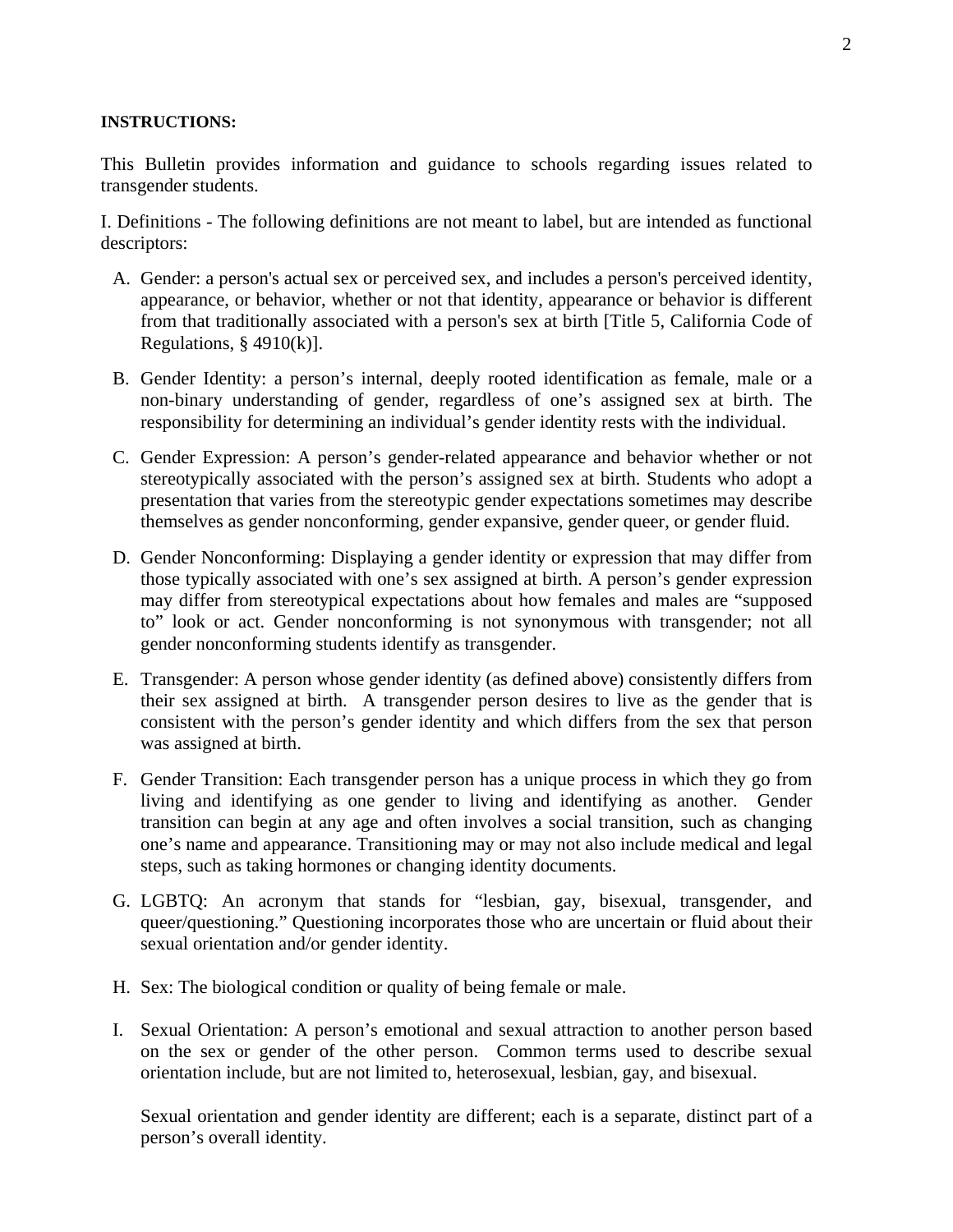### II. Guidelines

The school shall accept the gender identity that each student asserts. There is no medical or mental health diagnosis or treatment threshold that students must meet in order to have their gender identity recognized and respected. The assertion may be evidenced by an expressed desire to be consistently recognized as the sex consistent with their gender identity. Students ready to socially transition may initiate a process to change their name, pronoun, attire, and access to preferred programs, activities, and facilities consistent with their gender identity. Each student has a unique process for transitioning. The school shall customize support to optimize each student's equal access to the District's educational programs and activities.

# A. Privacy and Confidentiality

- 1. All persons, including students, have a right to privacy. This includes keeping a student's actual or perceived gender identity and expression private. Such private information shall be shared only on a need-to-know basis.
- 2. Students have the right to openly discuss and express their gender identity and expression, and to decide when, with whom, and how much information to share.
- 3. District and school personnel may encounter situations in which transgender students have not disclosed their transgender status. School personnel must be mindful of the confidentiality and privacy rights of students when communicating with others, so as to not reveal, imply, or refer to a student's gender identity or expression.
- 4. To ensure confidentiality when discussing a particular concern such as conduct, discipline, grades, attendance, or health, school personnel's focus should be specifically on the concern at issue and not on the student's gender identity or expression.
- B. Official Records
	- 1. The District is required to maintain in perpetuity mandatory permanent pupil records ("official records") that include the legal name of the student and the student's gender as indicated on official government issued documents such as birth certificates, passports and identification cards/permits. The official records may include but are not limited to progress and grade reports, transcripts, assessment data, health records, discipline records, Individualized Education Programs (IEP), Section 504 Plans and the cumulative card and file (folder).
	- 2. The District will change a student's name and gender on official records when the name of the student is changed by the appropriate court action, such as by a change of name proceedings. The new name is the official legal name of the student for all purposes, including school registration. Upon the submission of proper evidence of the court order, the student's official name and gender in all school records shall be changed to reflect the legal name change.
- C. Unofficial Records
	- 1. The District shall permit a student to use a preferred name and gender on unofficial records. The unofficial records may include but are not limited to identification badges, classroom and homeroom rosters, certificates, programs, announcements,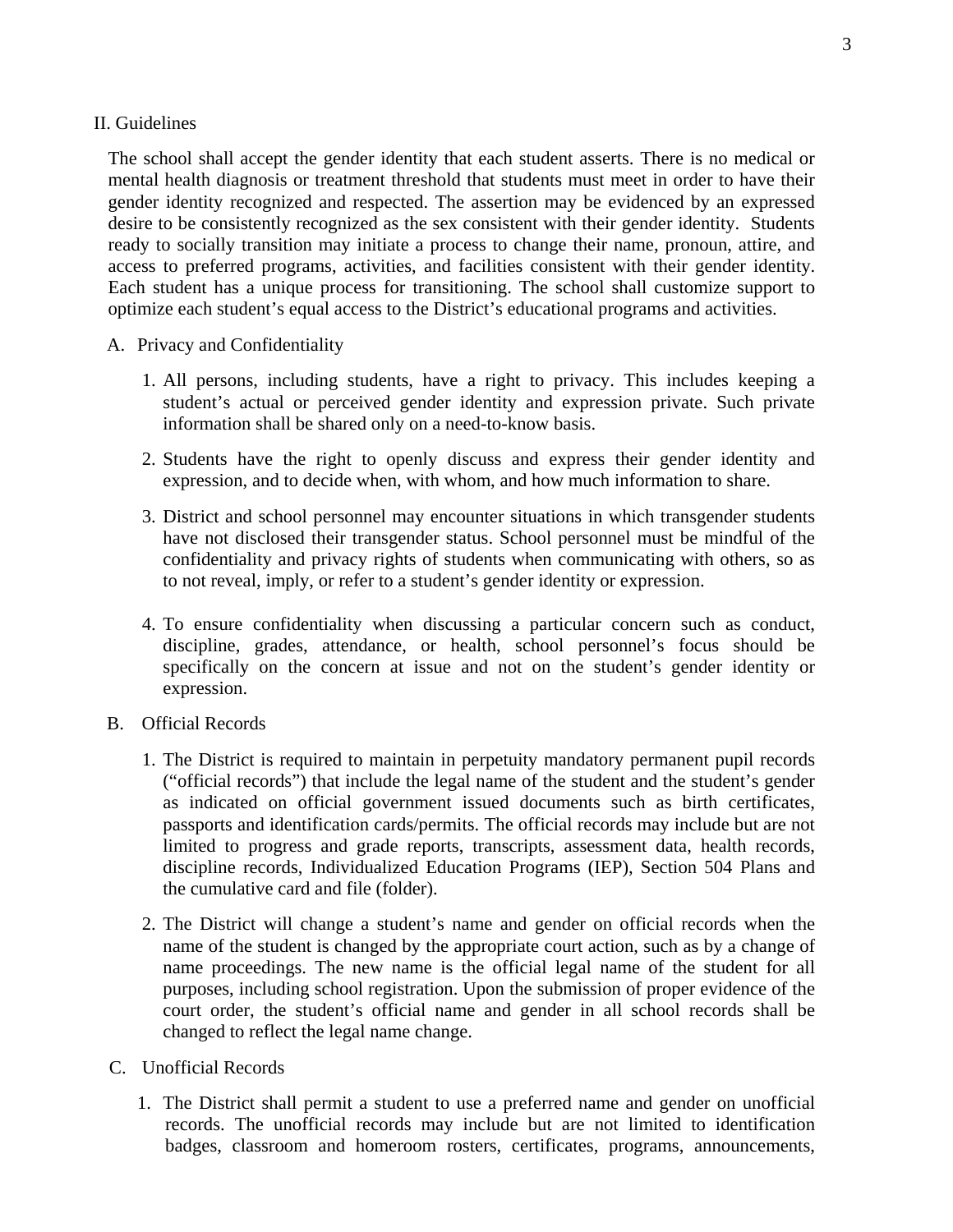office summons and communications, team and academic rosters, diplomas, newspapers, newsletters, yearbooks and other site-generated unofficial records. The preferred name shall also appear on the student's cumulative folder (official record) as "Also Known As" (AKA).

- 2. The District shall input the student's preferred name and gender in the appropriate fields of the District's electronic data system to indicate how the student's name and gender will appear on unofficial records.
- 3. The District shall permit a student or parent/legal guardian to request a change of name and/or gender so that a student may be registered in school under a name and gender that corresponds with the student's gender identity without obtaining a court order or without changing the student's official records.
- 4. After the school receives and verifies the contents of the written request, the school shall change the name and/or gender of the student in the District's electronic data system and enter the preferred name as AKA in the cumulative folder. In the cumulative folder and registration card, name and gender should be cross-referenced.
- D. Names/Pronouns
	- 1. Students shall be addressed by the name and pronoun that corresponds to their gender identity asserted at school without obtaining a court order, changing their official records or obtaining parent/legal guardian permission.
	- 2. Students shall be known by their name and gender identity. However, there may be situations (e.g., communications with the family, official state or federal records, and assessment data) where it may be necessary and recommended for staff to be informed of the student's legal name and gender. In these situations, staff should prioritize the safety, confidentiality, and respect of the student in a manner that affirms the law.
	- 3. If school personnel are unsure how a student wants to be addressed in communications to the home or in conferences with parents/legal guardians, they may privately ask the student. For communications with a student's parent/legal guardian, school personnel should refer to this policy's prior section on "Privacy and Confidentiality."
	- 4. Every effort should be made to use the preferred names and pronouns consistent with a student's gender identity. While inadvertent slips or honest mistakes may occur, the intentional and persistent refusal to respect a student's gender identity would be considered insubordination.
- E. Restroom Accessibility
	- 1. Schools may maintain separate restroom facilities for male and female students. Students shall have access to restrooms that correspond to their gender identity asserted at school.
	- 2. If a student desires increased privacy, regardless of the underlying reason, the administrator shall make every effort to provide the student with reasonable access to an alternative restroom such as a single-stall restroom or the health office restroom.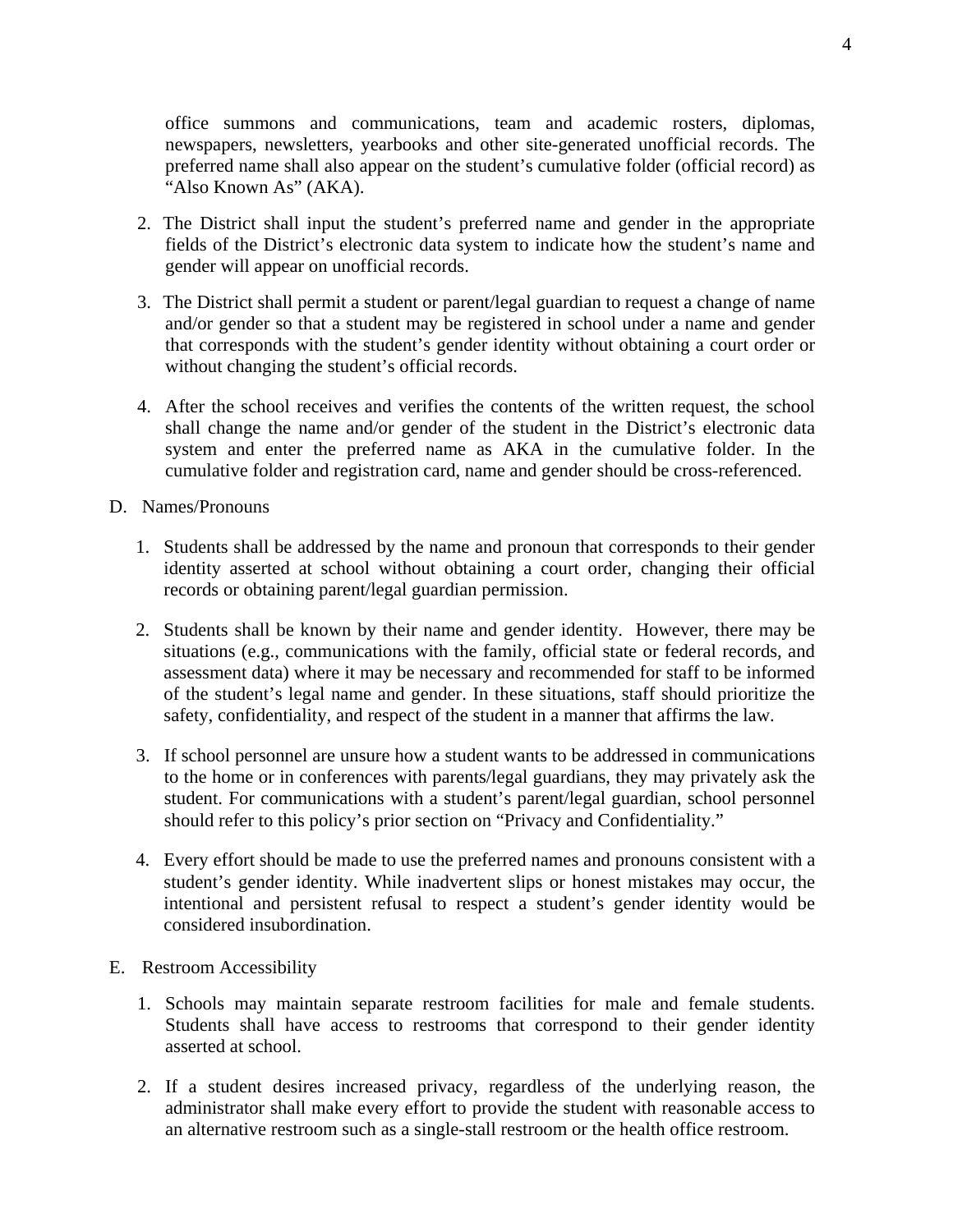- 3. Taking into account existing school facilities, administrators will take steps where practicable to designate single stall "gender neutral" restrooms on their campus. Where facilities constraints make this impracticable, administrators will identify a gender neutral restroom available for students wishing increased privacy, including for reasons of gender identity.
- F. Locker Room Accessibility
	- 1. Schools may maintain separate locker room facilities for male and female students. Students shall have access to the locker room facility that corresponds to their gender identity asserted at school.
	- 2. If there is a request for increased privacy, *any* student shall be provided access to a reasonable accommodation such as:
		- a. Assignment of a student locker in near proximity to the coaches' office or a supportive peer group.
		- b. Use of a private area within the public area of the locker room facility (e.g. nearby restroom stall with a door or an area separated by a curtain).
		- c. Use of a nearby private area (e.g. nearby restroom or a health office restroom).
		- d. A separate changing schedule.
- G. Sports, Athletics, and Physical Education
	- 1. Physical education classes are typically co-gender. In the event that the classes or activities are sex-segregated, transgender students shall participate in physical education by their gender identity asserted at school.
	- 2. When conducting physical education classes and fitness evaluations, the teacher will address and evaluate the student by their gender of identity. Performance on the state physical fitness test (Fitnessgram) is evaluated by the State of California in accordance with the sex reported on the student's initial enrollment, even when the student identifies as transgender. In these events, the physical education teacher shall make every effort to maintain confidentiality of student information.
	- 3. Participation in competitive athletics, intramural sports, athletic teams, competitions, and contact sports shall be facilitated in a manner consistent with the student's gender identity asserted at school and in accordance with the California Interscholastic Federation bylaws (Gender Identity Participation, 300.D, page 56).
- H. School Activities and Programs

Students have the right to equitable access to activities and programs in their school. Students may not be excluded from participation in, be denied the benefits of, or be subjected to harassment or other forms of discrimination on the basis of gender identity in any program or activity. These activities and programs may include but are not limited to cheer class, homecoming, prom, spirit day, celebrations, assemblies, acknowledgments, after school activities/ programs and all extra-curricular activities.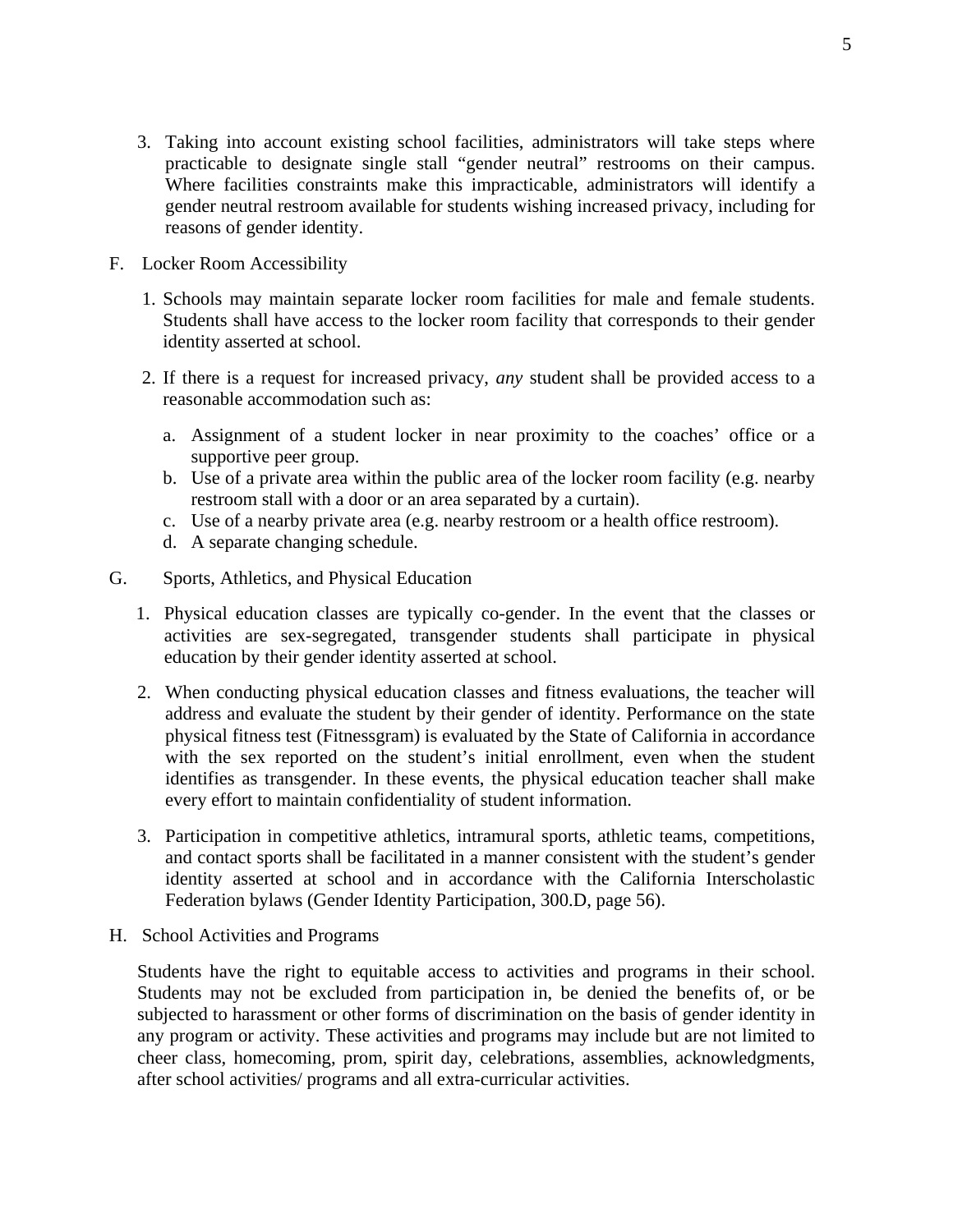I. Course Accessibility and Instruction

Students have the right to equitable learning opportunities in their school. Students shall not be required to take and/or be denied enrollment in a course on the basis of their gender identity in any educational and academic program.

J. Dress Codes/School Uniform Policies

Students have the right to dress in accordance with their gender identity within the parameters of the dress code, as it relates to the school uniform or safety issues (e.g., prohibiting attire that promotes drugs or violence, or is gang-affiliated).

K. Student Safety

School staff must ensure that students are provided with a safe school environment that is free of discrimination, harassment, bullying and/or intimidation.

School staff and families should work together to resolve complaints alleging discrimination, harassment, bullying and/or intimidation based on a student's actual or perceived gender identity or expression. Complaints of this nature are to be handled in the same manner as other sex discrimination complaints. School officials will consider whether a Sexual or Gender-Based Harassment investigation is warranted.

School staff shall take all reported or observed incidents of bullying and harassment seriously and take appropriate measures to ensure that the bullying and harassment stops and does not recur, and that the effects of the bullying and harassment on the targeted student and school environment are addressed.

School administration shall respond immediately to incidents of discrimination, harassment, bullying and/or intimidation by taking actions that include, but are not limited to the following: a) intervening to stop the behavior; b) investigating and documenting the incident; c) determining and enforcing appropriate corrective actions; d) within the school's area of responsibility, remedying the effects on the targeted student and other students; and e) monitoring to ensure that the behavior does not recur.

School staff should take all reasonable steps to ensure safety and equal access for transgender and gender nonconforming students at their school. School staff shall support students' rights to assert their gender identity and expression.

Students shall not be disciplined on the basis of their actual or perceived gender identity or expression.

Students shall be informed that they have the responsibility to report situations/incidents of discrimination, harassment, bullying and/or intimidation to the designated site administrator or Title IX/Bullying Complaint Manager in cases where they may be a target or witness.

Students shall be informed of their role in ensuring a school environment that is free from discrimination, harassment, bullying and/or intimidation. Students should consider how others may perceive or be affected by their actions and words.